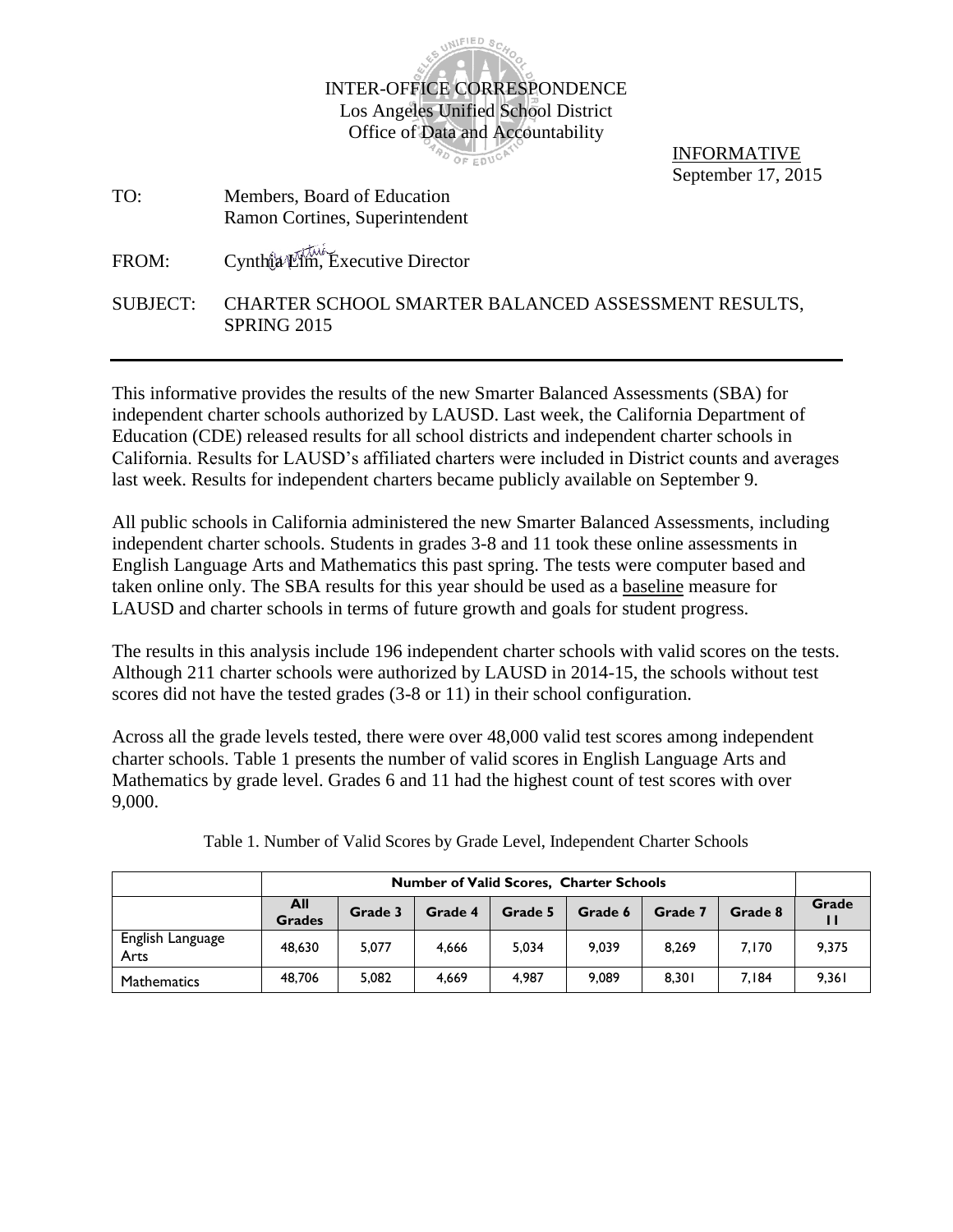# **Overall Performance**

Students receive an overall scale score that ranges from 2,000 to 3,000. Scale scores on these new assessments are grouped into four achievement or performance bands:

- Standard Exceeded
- Standard Met
- Standard Nearly Met
- Standard Not Met

Students who have met or exceeded the standard are considered to be college and career ready or have demonstrated the knowledge and skills needed for success in future coursework.

For all grade levels combined, 39% of students in independent charters met or exceeded standards compared to 44% in California and 33% in LAUSD. When examined by grade level, a larger percentage of students in independent charter schools met or exceeded standards than LAUSD with the exception of grade 6, where 30% met or exceeded standards at charters versus 31% for LAUSD. In grade 11, charters exceeded the state average by one percentage point at 57% versus 56% for California and 48% for LAUSD.

In Mathematics, 28% of students in charters met or exceeded standards, compared to 33% statewide and 25% in LAUSD. When examined by grade level, percentages were higher for charters in all grades except for grades 6 and 7. In grade 6, 21% of charter students met or exceeded standards, compared to 24% in LAUSD. In Grade 7, performance of charters was on par with LAUSD at 24%.

| $\frac{1}{2}$ and $\frac{1}{2}$ are converged that there is a more | <b>Percent that Met or Exceeded Standards</b> |         |         |         |         |         |         |          |  |  |
|--------------------------------------------------------------------|-----------------------------------------------|---------|---------|---------|---------|---------|---------|----------|--|--|
|                                                                    | <b>All Grades</b>                             | Grade 3 | Grade 4 | Grade 5 | Grade 6 | Grade 7 | Grade 8 | Grade II |  |  |
| English Language Arts                                              |                                               |         |         |         |         |         |         |          |  |  |
| California                                                         | 44                                            | 38      | 40      | 44      | 43      | 44      | 45      | 56       |  |  |
| <b>Charters</b>                                                    | 39                                            | 36      | 39      | 41      | 30      | 33      | 38      | 57       |  |  |
| <b>LAUSD</b>                                                       | 33                                            | 29      | 30      | 35      | 31      | 32      | 33      | 48       |  |  |
| <b>Mathematics</b>                                                 |                                               |         |         |         |         |         |         |          |  |  |
| California                                                         | 33                                            | 40      | 35      | 30      | 33      | 34      | 33      | 29       |  |  |
| <b>Charters</b>                                                    | 28                                            | 40      | 35      | 26      | 21      | 24      | 25      | 29       |  |  |
| <b>LAUSD</b>                                                       | 25                                            | 32      | 27      | 22      | 24      | 24      | 23      | 20       |  |  |

Table 2. Percentage that Met or Exceeded Standards, LAUSD, Charters and California

When examined by each performance band, charters had fewer students not meeting standards, however, the achievement pattern by grade level was similar to LAUSD. In English Language Arts, there were slightly more students meeting or exceeding standards in grade 5 at both LAUSD and charters and grade 11 had the highest percentage of students meeting or exceeding standards.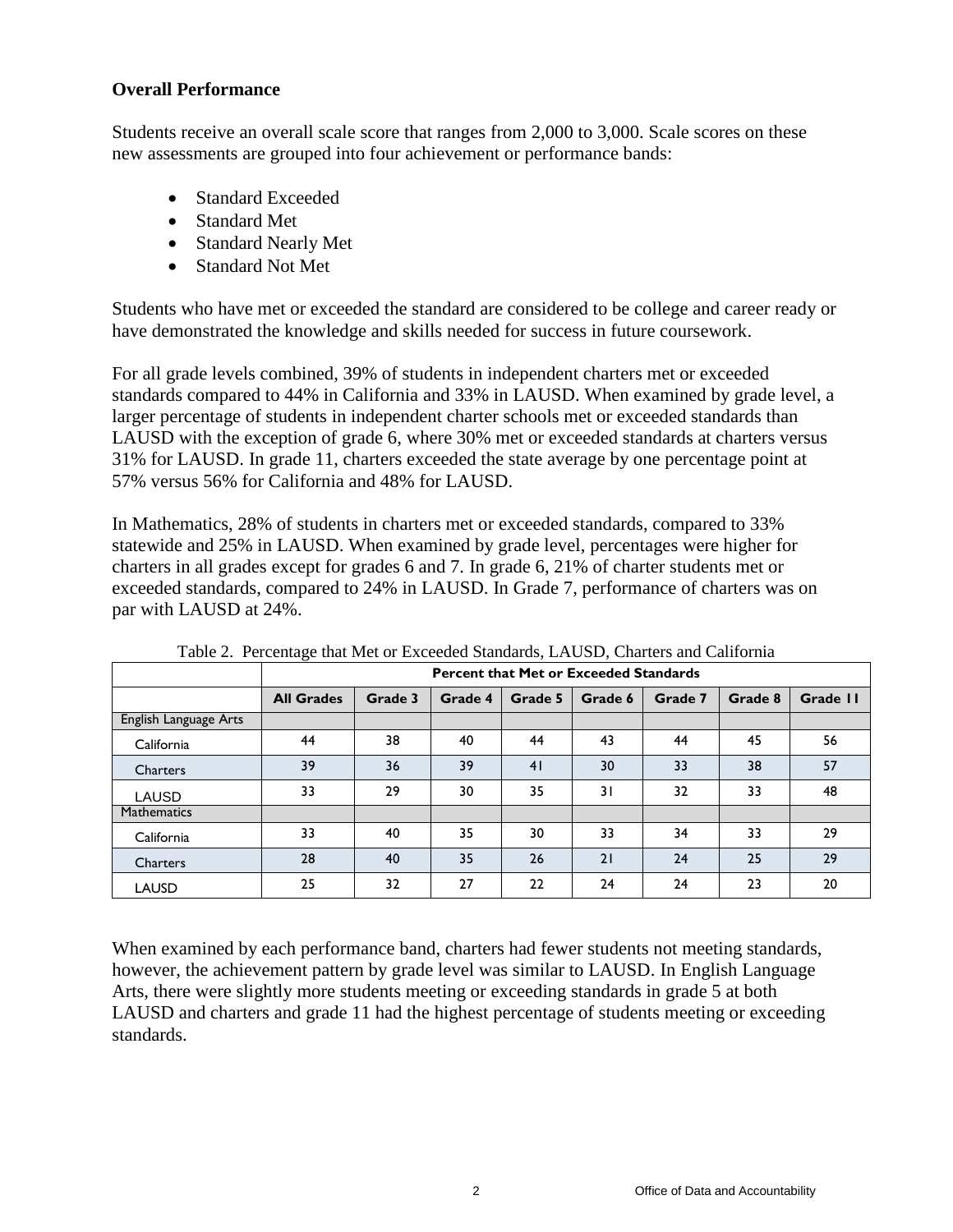

In Mathematics, there were fewer students at charters that had not met standards and more students in the "nearly met" category compared to LAUSD. Similar to LAUSD scores, the highest percentage of students meeting or exceeding standards was in grade 3.

■% Not Met ■% Nearly Met ■% Met ■% Exceeded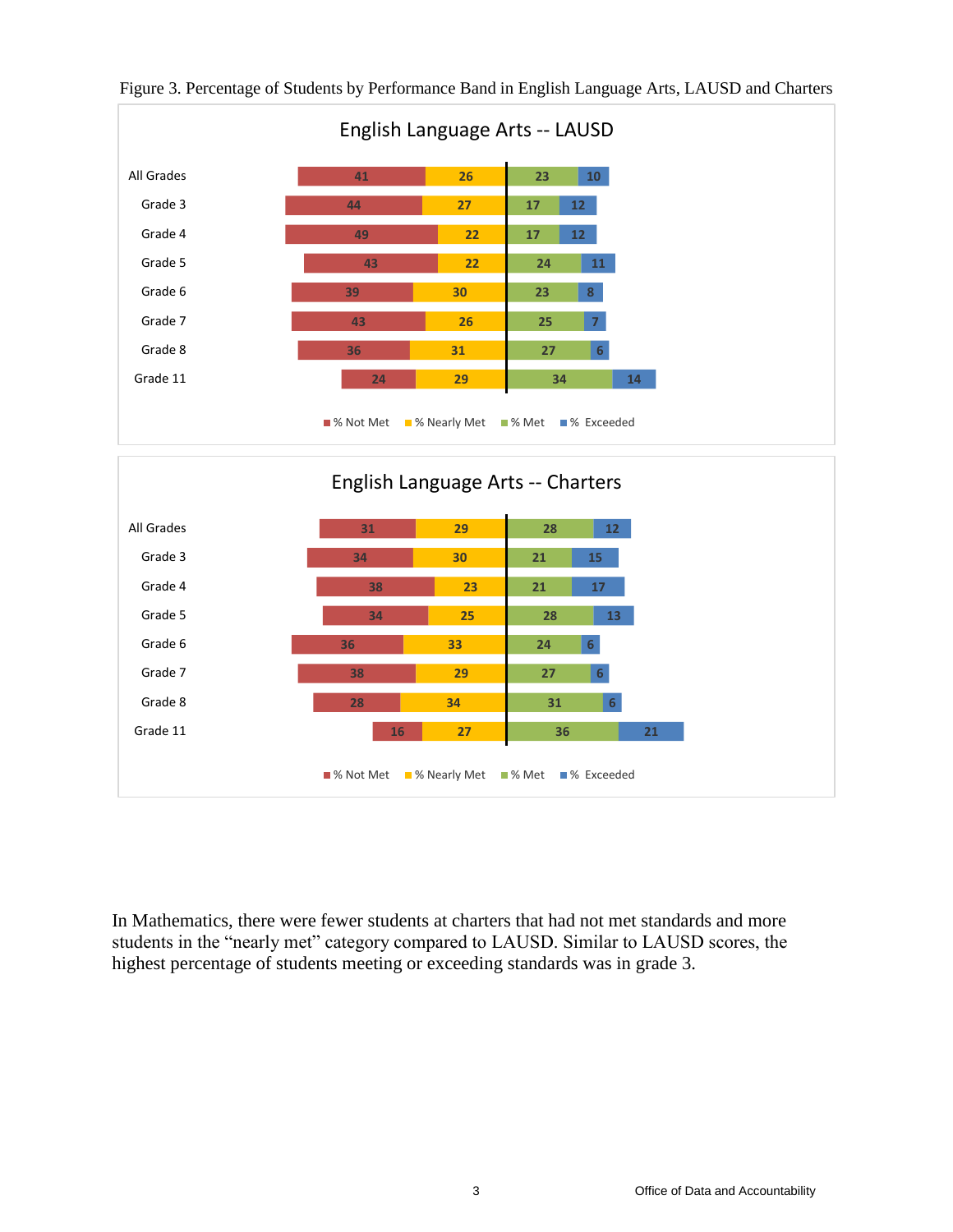

# **Performance by Subgroup**

When English Language Arts data was examined by subgroup, there were similar trends in charter data as was seen in LAUSD. A higher percentage of females in charter schools (45%) met or exceeded standards compared to males (34%), similar to LAUSD and the statewide trend. More females in charters met or exceeded standards at each grade level compared to LAUSD, with the exception of grade 6 where an equal number met or exceeded (36%).

By ethnicity, the same trends were found in charter schools as in LAUSD and statewide. Asian and white students had higher scores than African-American and Latino students overall and across all grade levels. African-American students in charter schools scored lower than LAUSD in grades 6 and 8. In grade 6, 19% of African-American students met or exceeded standards, compared to 22% in LAUSD. In grade 8, 21% of African-American students in charters met or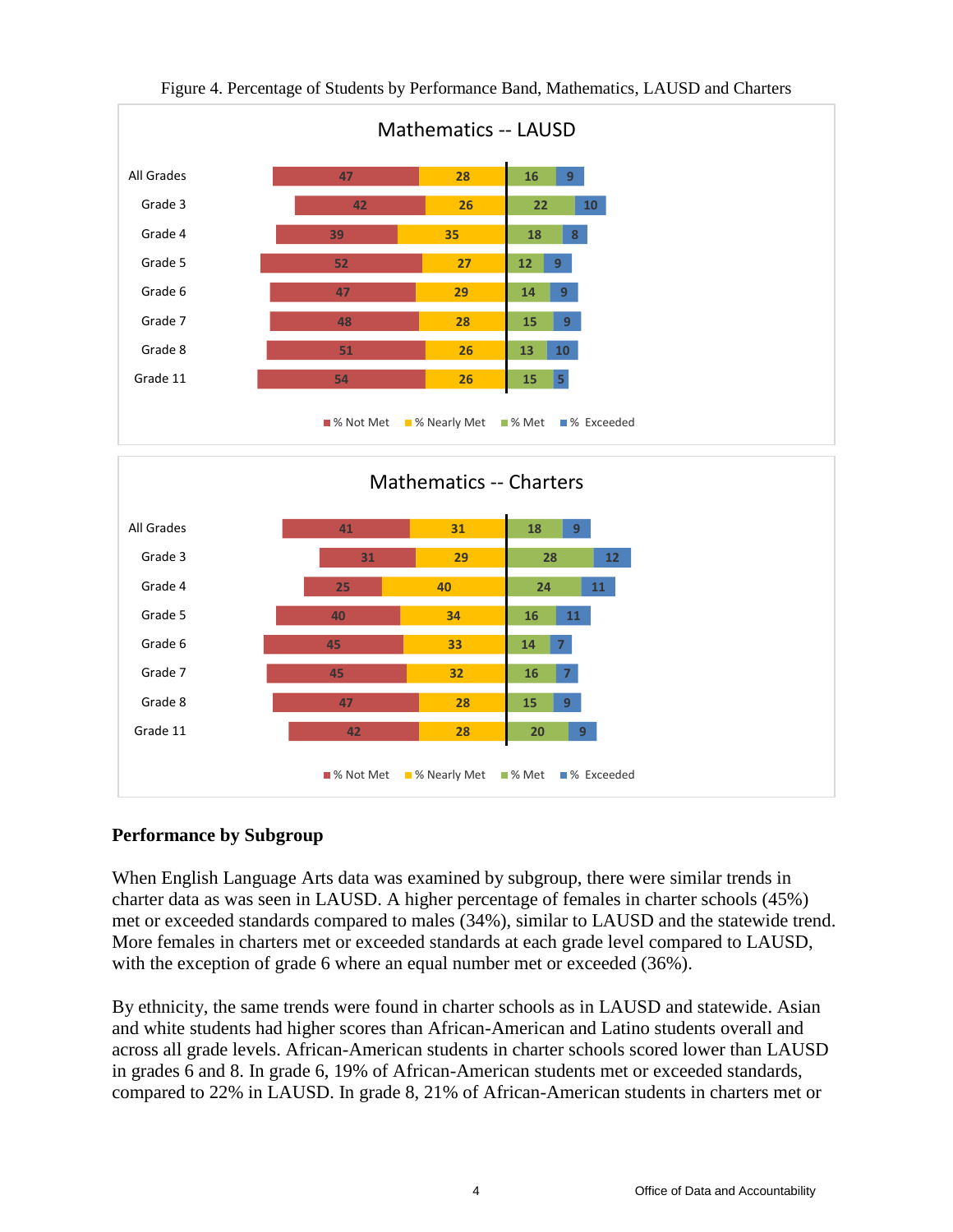exceeded standards compared to 24% in LAUSD. Asian students in charter schools also scored lower than LAUSD in grade 6. Among white students, an equal percentage of students in grade 3 met or exceeded standards in charters and LAUSD (60%).

Economically disadvantaged students scored lower than non-economically disadvantaged students in charter schools, similar to LAUSD and statewide. In charter schools, economically disadvantaged students scored higher than LAUSD at all grade levels. For non-economically disadvantaged students LAUSD students in grade 3 scored higher than charters (54% versus 53%, respectively) and in grade 6 (54% versus 51%, respectively)

Across charter schools, the lowest achieving subgroups were students with disabilities and English learners, which was also noted in LAUSD and statewide results. For students with disabilities, charter students scored higher than LAUSD with the exception of grade 6 where an equal percentage of students (5%) met or exceeded standards. Scores for English Learners were higher at charter schools than LAUSD although at upper grades (6-8, 11), scores were in single digits. (English Learners that demonstrate mastery of basic skills are eligible for reclassification once language proficiency is met.) A higher percentage of Reclassified English Learners met or exceeded standards compared to LAUSD.

| <b>English-Language Arts</b>  |              | <b>Met or Exceeded Standards</b> |         |         |         |         |         |         |                |  |
|-------------------------------|--------------|----------------------------------|---------|---------|---------|---------|---------|---------|----------------|--|
|                               |              | <b>All Grades</b>                | Grade 3 | Grade 4 | Grade 5 | Grade 6 | Grade 7 | Grade 8 | Grade II       |  |
| <b>All Students</b>           | LAUSD        | 33                               | 29      | 30      | 35      | 31      | 32      | 33      | 48             |  |
|                               | Charter      | 39                               | 36      | 39      | 41      | 30      | 33      | 38      | 57             |  |
| Females                       | LAUSD        | 38                               | 33      | 34      | 41      | 36      | 36      | 39      | 52             |  |
|                               | Charter      | 45                               | 39      | 43      | 46      | 36      | 39      | 44      | 61             |  |
| Males                         | <b>LAUSD</b> | 28                               | 25      | 26      | 29      | 26      | 27      | 28      | 43             |  |
|                               | Charter      | 34                               | 33      | 35      | 36      | 25      | 28      | 31      | 53             |  |
|                               |              |                                  |         |         |         |         |         |         |                |  |
| African American              | LAUSD        | 24                               | 22      | 20      | 24      | 22      | 22      | 24      | 35             |  |
|                               | Charter      | 28                               | 33      | 35      | 30      | 9       | 23      | 21      | 4 <sub>1</sub> |  |
| Asian                         | LAUSD        | 67                               | 61      | 65      | 70      | 68      | 70      | 69      | 73             |  |
|                               | Charter      | 77                               | 73      | 94      | 76      | 64      | 77      | 72      | 82             |  |
| Latino                        | LAUSD        | 27                               | 22      | 23      | 29      | 24      | 25      | 28      | 45             |  |
|                               | Charter      | 37                               | 33      | 34      | 39      | 29      | 31      | 37      | 54             |  |
| White                         | <b>LAUSD</b> | 61                               | 60      | 63      | 65      | 59      | 60      | 59      | 59             |  |
|                               | Charter      | 68                               | 60      | 69      | 69      | 65      | 69      | 75      | 73             |  |
|                               |              |                                  |         |         |         |         |         |         |                |  |
| Economically                  | <b>LAUSD</b> | 28                               | 22      | 23      | 28      | 25      | 26      | 29      | 47             |  |
| Disadvantaged                 | Charter      | 36                               | 32      | 33      | 38      | 27      | 31      | 35      | 53             |  |
| Non-                          | <b>LAUSD</b> | 54                               | 54      | 55      | 59      | 54      | 53      | 50      | 49             |  |
| Economically<br>Disadvantaged | Charter      | 59                               | 53      | 63      | 64      | 51      | 57      | 56      | 69             |  |
|                               |              |                                  |         |         |         |         |         |         |                |  |

| Table 5. Percentage of LAUSD Students Meeting or Exceeding Standards in |
|-------------------------------------------------------------------------|
| English Language Arts by Subgroup                                       |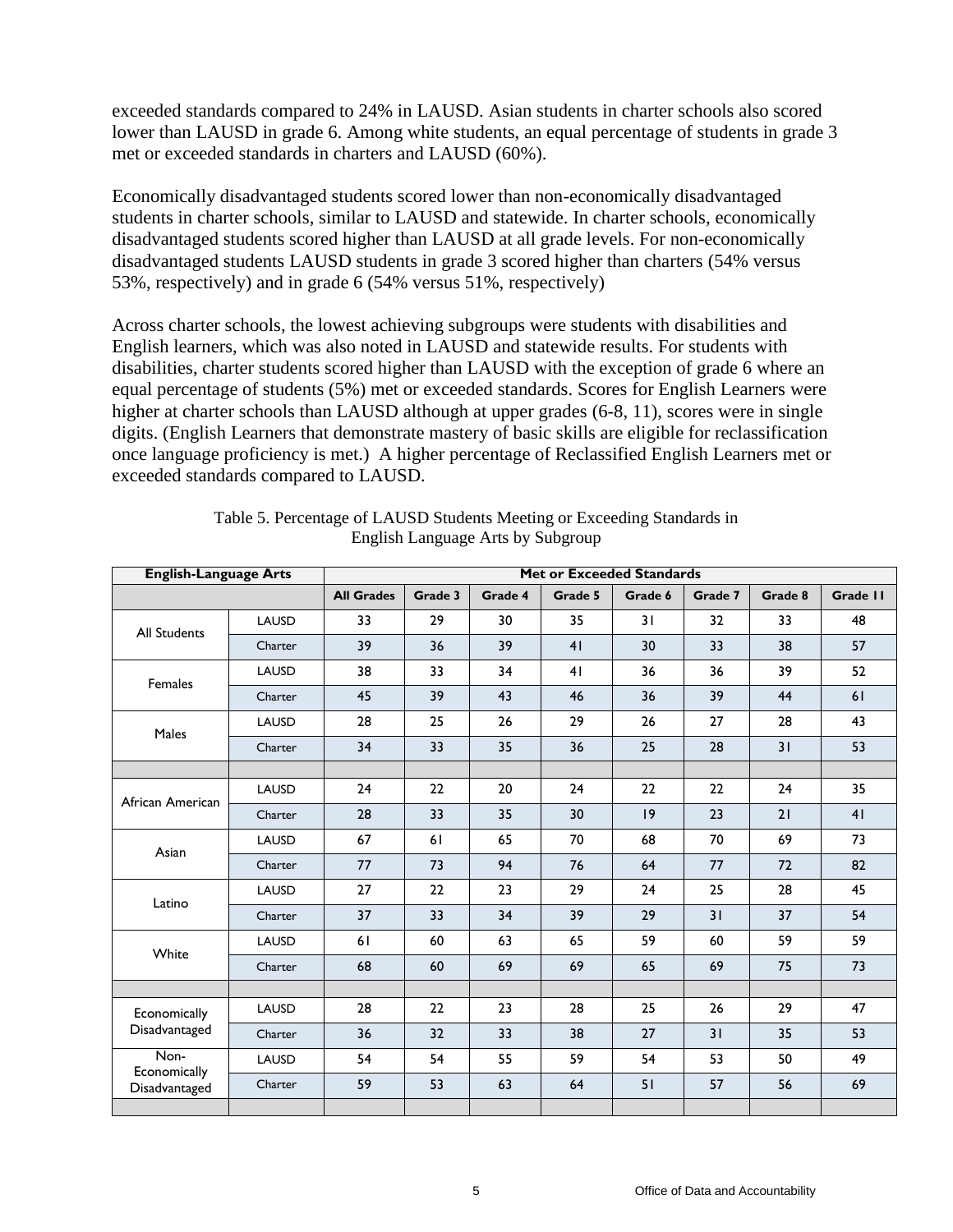| <b>English-Language Arts</b>    |              | Met or Exceeded Standards |         |                 |                 |         |         |              |          |  |
|---------------------------------|--------------|---------------------------|---------|-----------------|-----------------|---------|---------|--------------|----------|--|
|                                 |              | <b>All Grades</b>         | Grade 3 | Grade 4         | Grade 5         | Grade 6 | Grade 7 | Grade 8      | Grade II |  |
| <b>Students</b>                 | LAUSD        | 8                         |         | 8               | 8               |         | 6       | 7            | 14       |  |
| w/Disabilities                  | Charter      |                           | 4       | 15              | $\overline{13}$ |         | 8       | $\mathsf{Q}$ | 17       |  |
|                                 |              |                           |         |                 |                 |         |         |              |          |  |
|                                 | LAUSD        |                           |         |                 |                 |         |         | $\mathbf{2}$ |          |  |
| English Learner                 | Charter      |                           | 22      | $\overline{13}$ | п               |         | 4       | 6            | 9        |  |
| Reclassified<br>English Learner | <b>LAUSD</b> | 37                        | 43      | 38              | 4 <sub>1</sub>  | 29      | 30      | 33           | 48       |  |
|                                 | Charter      | 45                        | 50      | 51              | 54              | 34      | 38      | 43           | 59       |  |

In Mathematics, there were no differences by gender at charters, similar to what was observed for LAUSD. In grades 6 and 7, both genders had lower percentages that met or exceeded standards in charter school versus LAUSD.

Among ethnicity groups in charter schools, Asian and white students had the highest percentages meeting or exceeding standards compared to African-American and Latino students. African-American students in charters scored lower than LAUSD in grades 6, 7, and 8. For grade 6, 12% of African-American students met or exceeded standards at charter versus 15% at LAUSD. In grade 7, 12% met or exceeded standards at charters versus 14% in LAUSD. In grade 8, 9% in charters met or exceeded standards compared to 14% in LAUSD. All other ethnic groups in charter schools scored higher than LAUSD.

The gap between economically disadvantaged and non-economically disadvantaged students was 21 percentage points at charter schools. In LAUSD, the gap was 24 percentage points. Among economically disadvantaged students, an equal percentage of students met or exceeded standards in grade 6 in charters and LAUSD. Charters had higher percentages in all other grade levels. Among non-economically disadvantaged students, LAUSD had a higher percentage in grade 6 compared to charters (45% versus 42%) and an equal percentage in grade 7 (44%).

For students with disabilities, an equal percentage of students met or exceeded standards in grades 6 and 11 among charters and LAUSD. English Learners scored higher at charter schools compared to LAUSD but were in the single digits starting at grade 5. Reclassified English Learners at charters out-performed LAUSD at all grade levels.

| <b>Mathematics</b> |              | Met or Exceeded Standards |         |         |         |         |         |         |          |  |
|--------------------|--------------|---------------------------|---------|---------|---------|---------|---------|---------|----------|--|
|                    |              | <b>All Grades</b>         | Grade 3 | Grade 4 | Grade 5 | Grade 6 | Grade 7 | Grade 8 | Grade II |  |
| All Students       | <b>LAUSD</b> | 25                        | 32      | 27      | 22      | 24      | 24      | 23      | 20       |  |
|                    | Charter      | 28                        | 40      | 35      | 26      | 21      | 24      | 25      | 29       |  |
| Females            | <b>LAUSD</b> | 25                        | 32      | 26      | 22      | 25      | 25      | 24      | 20       |  |
|                    | Charter      | 27                        | 38      | 33      | 25      | 23      | 24      | 25      | 30       |  |
| <b>Males</b>       | <b>LAUSD</b> | 25                        | 32      | 27      | 22      | 23      | 24      | 23      | 20       |  |
|                    | Charter      | 28                        | 42      | 37      | 28      | 20      | 23      | 24      | 29       |  |
|                    |              |                           |         |         |         |         |         |         |          |  |

Table 6. Percentage of LAUSD Students Meeting or Exceeding Standards in Mathematics by Subgroup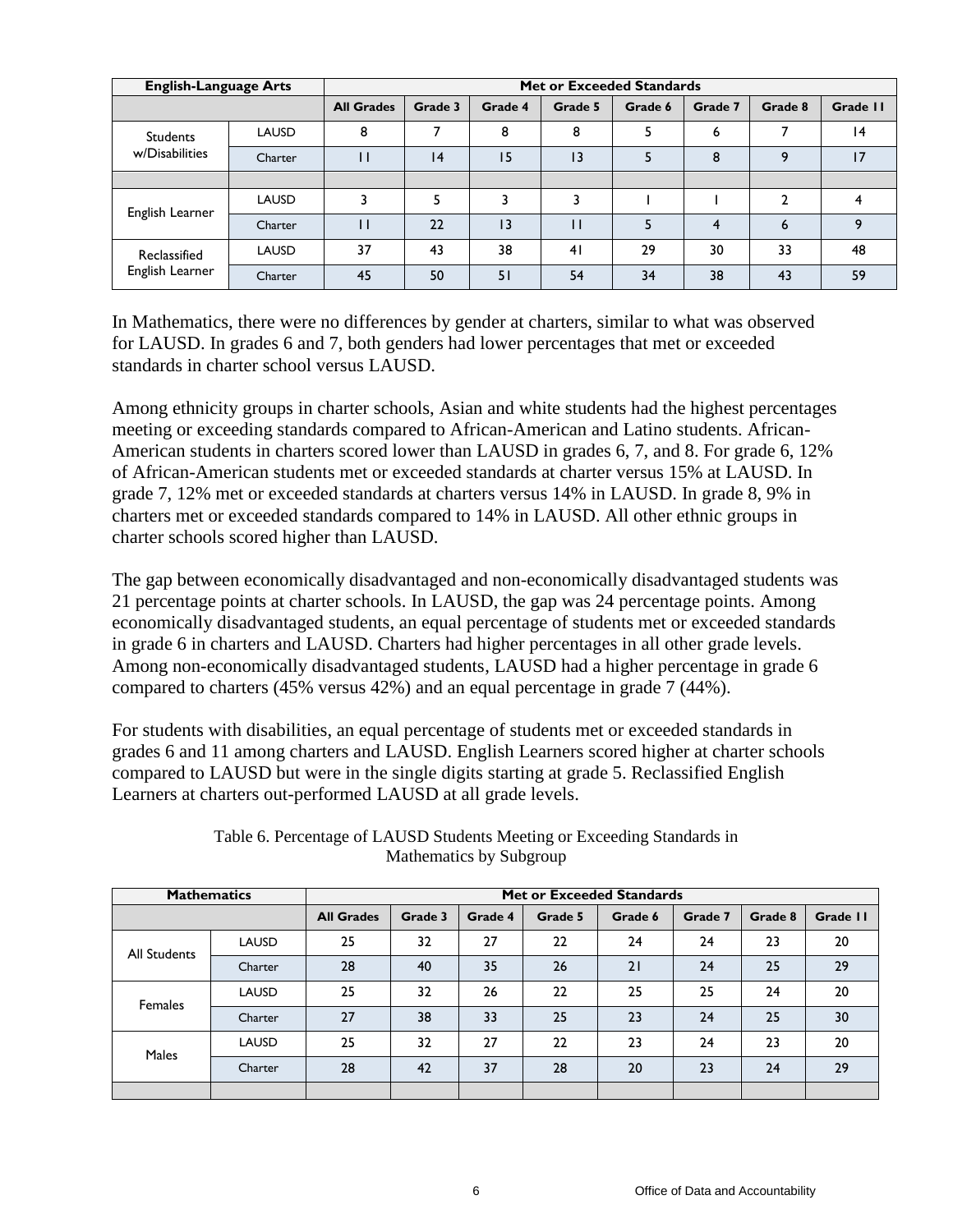| <b>Mathematics</b>      |              | <b>Met or Exceeded Standards</b> |                 |         |                |                         |                |                |                         |  |
|-------------------------|--------------|----------------------------------|-----------------|---------|----------------|-------------------------|----------------|----------------|-------------------------|--|
|                         |              | <b>All Grades</b>                | Grade 3         | Grade 4 | Grade 5        | Grade 6                 | Grade 7        | Grade 8        | Grade II                |  |
| African                 | LAUSD        | 15                               | 22              | 17      | 12             | 15                      | 4              | 4              | $\mathbf{H}$            |  |
| American                | Charter      | 16                               | 37              | 25      | 4              | 12                      | 12             | 9              | 13                      |  |
| Asian                   | <b>LAUSD</b> | 66                               | 71              | 67      | 62             | 66                      | 67             | 64             | 59                      |  |
|                         | Charter      | 70                               | 100             | 78      | 68             | 68                      | 77             | 65             | 72                      |  |
| Latino                  | LAUSD        | 19                               | 25              | 20      | 16             | 17                      | 19             | 8              | 17                      |  |
|                         | Charter      | 25                               | 37              | 32      | 24             | 9                       | 22             | 24             | 24                      |  |
| White                   | LAUSD        | 52                               | 63              | 57      | 48             | 51                      | 51             | 48             | 34                      |  |
|                         | Charter      | 55                               | 67              | 64      | 49             | 59                      | 58             | 57             | 48                      |  |
|                         |              |                                  |                 |         |                |                         |                |                |                         |  |
| Economically            | LAUSD        | 20                               | 26              | 21      | 17             | 19                      | 9              | 9              | 19                      |  |
| Disadvantaged           | Charter      | 24                               | 36              | 30      | 23             | 9                       | 21             | 22             | 25                      |  |
| Non-<br>Economically    | LAUSD        | 44                               | 56              | 50      | 42             | 45                      | 44             | 39             | 23                      |  |
| Disadvantaged           | Charter      | 45                               | 59              | 57      | 47             | 42                      | 44             | 41             | 45                      |  |
|                         |              |                                  |                 |         |                |                         |                |                |                         |  |
| <b>Students</b>         | LAUSD        | 6                                | $\mathbf{H}$    | 8       | 5              | 4                       | $\overline{4}$ | 5              | 5                       |  |
| w/Disabilities          | Charter      | 8                                | 4               | 4       | 9              | $\overline{\mathbf{4}}$ | 6              | 6              | 5                       |  |
|                         |              |                                  |                 |         |                |                         |                |                |                         |  |
| English                 | LAUSD        | 4                                | $\overline{10}$ | 4       | $\overline{2}$ | $\mathbf{I}$            | $\overline{2}$ | $\mathbf{2}$   | $\overline{2}$          |  |
| Learner                 | Charter      | 10                               | 27              | 4       | 6              | $\overline{3}$          | $\overline{3}$ | $\overline{4}$ | $\overline{\mathbf{4}}$ |  |
| Reclassified<br>English | LAUSD        | 26                               | 48              | 36      | 24             | 22                      | 23             | 22             | $ 9\rangle$             |  |
| Learner                 | Charter      | 30                               | 56              | 45      | 32             | 24                      | 28             | 29             | 27                      |  |

### **Performance by Economic Status and Ethnicity**

Data was disaggregated by economic status and ethnicity for all grade levels combined as the numbers of students in each subgroup was too small to break down by individual grade levels.

When examined by economic status and ethnicity, all ethnicity groups that were noneconomically disadvantaged scored higher than economically disadvantaged students in both LAUSD and charter schools. In comparing economically disadvantaged students in LAUSD and charter schools, African-American students scored five percentage points higher than African-American students in LAUSD, charter Latino students scored 10 percentage points higher and white students at charters scored 15 percentage points higher.

Among non-economically disadvantaged students, 38% of African-American students in charter schools met or exceeded standards, compared to 34% in LAUSD. Among white students, charter students were two percentage points higher, compared to LAUSD.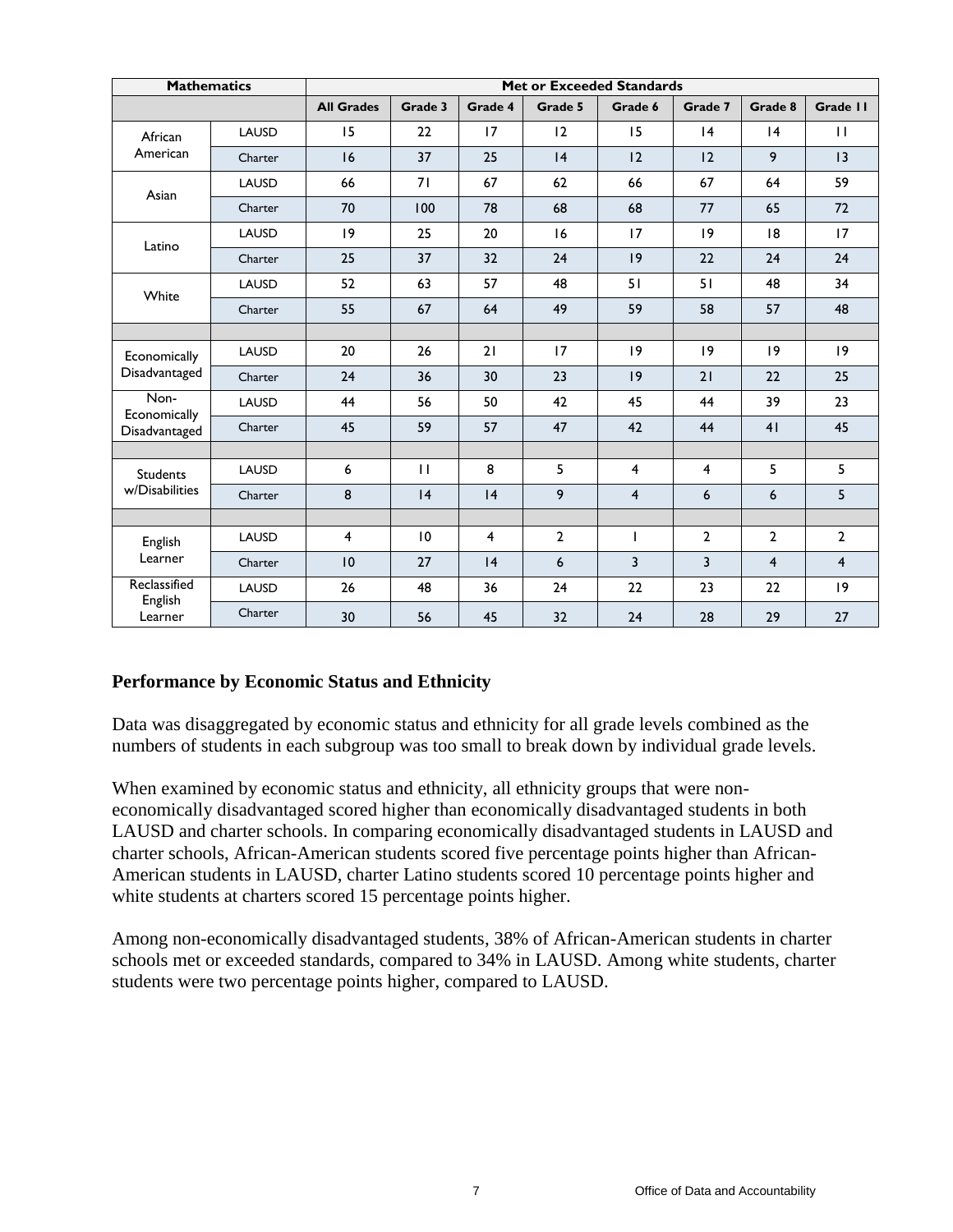| <b>English-Language Arts</b>          | <b>Met or Exceeded</b><br><b>Standards</b> |               |                   |         |  |
|---------------------------------------|--------------------------------------------|---------------|-------------------|---------|--|
|                                       | # of Students with                         | <b>Scores</b> | <b>All Grades</b> |         |  |
|                                       | <b>LAUSD</b>                               | Charter       | <b>LAUSD</b>      | Charter |  |
| <b>Economically Disadvantaged</b>     |                                            |               |                   |         |  |
| African American                      | 15,850                                     | 3,890         | 20                | 25      |  |
| Asian                                 | 5,595                                      | 355           | 59                | 75      |  |
| Latino                                | 175,270                                    | 32,704        | 26                | 36      |  |
| White                                 | 8,775                                      | 780           | 43                | 58      |  |
| <b>Non-Economically Disadvantaged</b> |                                            |               |                   |         |  |
| African American                      | 5,570                                      | 863           | 34                | 38      |  |
| Asian                                 | 5,499                                      | 4 8           | 76                | 80      |  |
| Latino                                | 22,074                                     | 2,558         | 37                | 49      |  |
| White                                 | 17,776                                     | 2,617         | 70                | 72      |  |

Table 7. Percentage of LAUSD Students Meeting or Exceeding Standards in English Language Arts by Economic Status and Ethnicity

In the informative released on September 9, 2015, the achievement gap between the highest achieving ethnicity group in LAUSD (Asian) was compared to the lowest achieving group (African-American). Figure 8 displays the same data for charter schools compared to LAUSD. The achievement gap between economically disadvantaged Asians and African-Americans is higher at charter schools than LAUSD in English Language Arts (50 percentage points at charters versus 39 percentage points for LAUSD). For non-economically disadvantaged students, the achievement gap between Asians and African-Americans is 42 percentage points at both LAUSD and charters.



#### Figure 8: Achievement Gap between Highest and Lowest Ethnicity Group, English Language Arts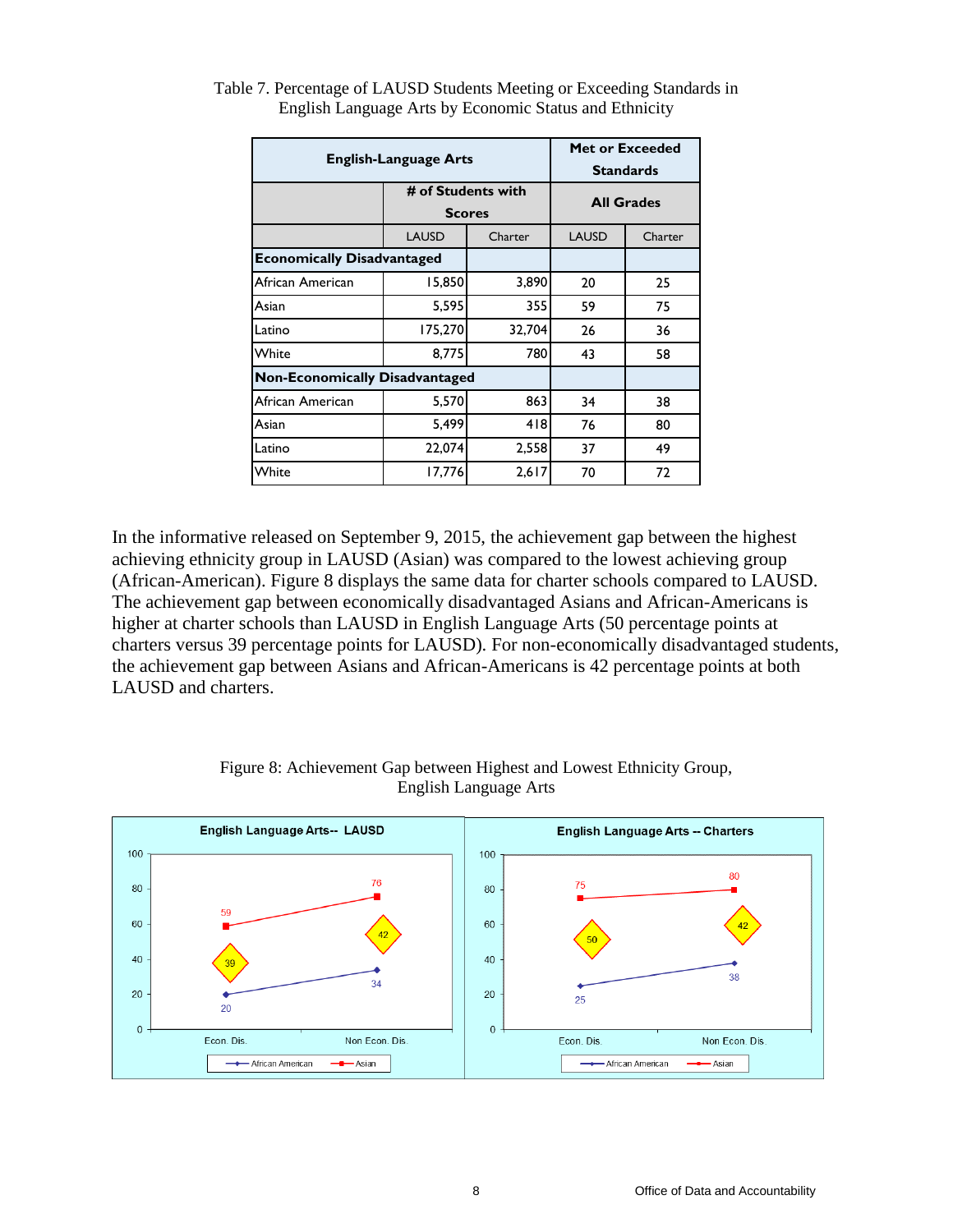In Mathematics, when the data was disaggregated by economic status and ethnicity, the same trend was observed in charter schools: all ethnicity groups that were non-economically disadvantaged scored higher than economically disadvantaged students.

Economically disadvantaged students in charter schools performed higher than their counterparts in LAUSD schools. Among African-American students, charter students scored two percentage points higher than LAUSD students. Among Latino students, charter students scored 14 percentage points higher and white students at charters scored 10 percentage points higher than LAUSD.

For non-economically disadvantaged students, LAUSD African–American, Asian and White students scored higher than charter students. African-American students in LAUSD scored one percentage point higher than charter school students, Asian students in LAUSD scored two percentage points higher and white students in LAUSD scored three percentage points higher.

| <b>Mathematics</b>                    | <b>Met or Exceeded</b><br><b>Standards</b> |               |                   |         |  |
|---------------------------------------|--------------------------------------------|---------------|-------------------|---------|--|
|                                       | # of Students with                         | <b>Scores</b> | <b>All Grades</b> |         |  |
|                                       | <b>LAUSD</b>                               | Charter       | <b>LAUSD</b>      | Charter |  |
| <b>Economically Disadvantaged</b>     |                                            |               |                   |         |  |
| African American                      | 15,849                                     | 3,866         | 12                | 14      |  |
| Asian                                 | 5,668                                      | 352           | 57                | 70      |  |
| Latino                                | 175,924                                    | 32,822        | 10                | 24      |  |
| White                                 | 8,851                                      | 764           | 33                | 44      |  |
| <b>Non-Economically Disadvantaged</b> |                                            |               |                   |         |  |
| African American                      | 5,590                                      | 860           | 23                | 22      |  |
| Asian                                 | 5,572                                      | 417           | 74                | 72      |  |
| Latino                                | 22,448                                     | 2,554         | 26                | 34      |  |
| White                                 | 17,714                                     | 2,594         | 61                | 58      |  |

Table 9. Percentage of LAUSD Students Meeting or Exceeding Standards in Mathematics by Economic Status and Ethnicity

The achievement gap between economically disadvantaged Asians and African-Americans was 45 percentage points for LAUSD and 56 percentage points for charter schools. For noneconomically disadvantaged students, the gap between Asians and African-Americans was 51 percentage points in LAUSD and 50 percentage points at charters.